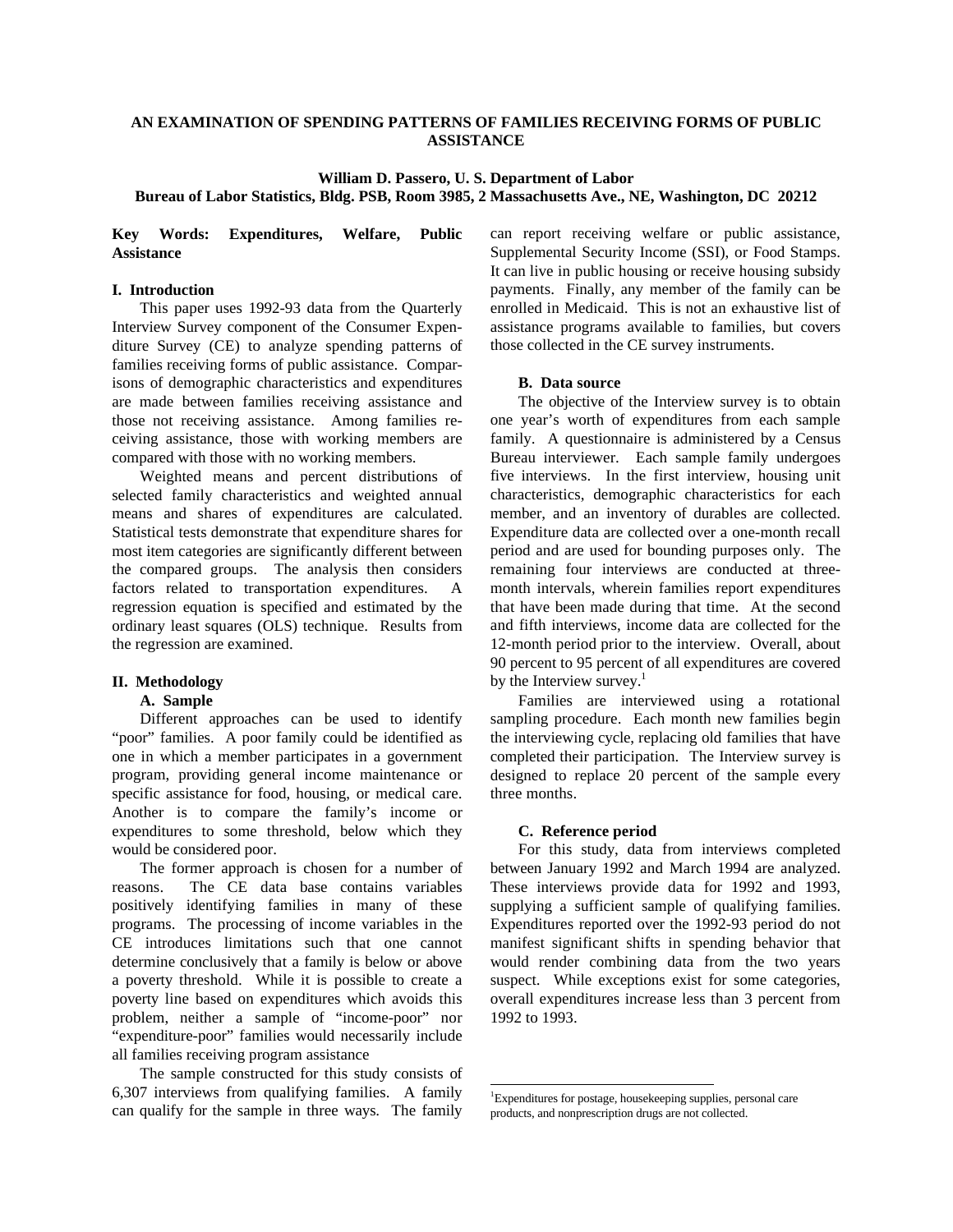### **D. Variables**

Demographic variables in the analysis include number of persons in the family, age, sex, race, and education of the reference person, housing tenure, number of children under 18, family composition, number of persons over 64, worker composition, number of earners, number of owned vehicles, and types of assistance received. These variables reflect the characteristics of the family at the time of each interview.

Expenditure variables in this analysis identify total expenditures, food, housing<sup>2</sup>, apparel, transportation,<sup>3</sup> health care, entertainment, and personal insurance and pensions. Expenditures for alcoholic beverages, personal care, reading, education, tobacco, miscellaneous expenditures, and cash contributions are combined into a category of all other expenses.

Expenditure variables aggregate all purchases made during the three-month reference period of the interview. They are multiplied by four for annualization prior to computation of weighted means.

In this study, each interview is treated as an independent observation. Each family in the CE sample is assigned a population weight. This weight can change from quarter to quarter for any family, depending on the characteristics of the families interviewed during that quarter. All means and percent distributions are computed using these weights.

#### **III. Statistical comparisons**

Means are often inadequate for analysis in that large differences in expenditure levels between groups hides variations in the allocation of the expenditure dollar. Thus, mean expenditures have been converted to shares of total spending. T-statistics are calculated to determine if the shares allocated to each category are significantly different.

## **A. Families receiving public assistance vs. families not receiving public assistance**

Tables 1 and 3 show that families receiving public assistance are different than families not receiving such assistance, both in demographic characteristics and expenditure patterns. Table 1 shows that families receiving assistance are larger and have more children than families not receiving assistance. The reference person in recipient families is only slightly younger, running counter to the perception that families receiving assistance are much younger than the

population at large. Many of the families receiving assistance have working members and own a vehicle. Families not receiving assistance own twice as many vehicles and have more than one earner.

# **Table 1. Selected family characteristics by receipt of public assistance, 1992-1993**

|                             | Family<br>receives<br>assistance | Family<br>receives |  |
|-----------------------------|----------------------------------|--------------------|--|
|                             |                                  | n0<br>assistance   |  |
|                             |                                  |                    |  |
| Age of reference person     | 46.4                             | 47.9               |  |
| Number of:                  |                                  |                    |  |
| Persons                     | 3.0                              | 2.4                |  |
| Children under 18           | 1.3                              | 0.6                |  |
| Vehicles                    | 1.0                              | 2.1                |  |
| Earners                     | 0.9                              | 1.4                |  |
| Percent:                    |                                  |                    |  |
| Female                      | 58.9                             | 32.4               |  |
| <b>Black</b>                | 30.1                             | 8.4                |  |
| Homeowner                   | 29.4                             | 67.7               |  |
| Renter                      | 67.1                             | 30.0               |  |
| Husband/wife families       | 32.7                             | 56.0               |  |
| Single parent, at least one |                                  |                    |  |
| child under 18              | 22.0                             | 4.3                |  |
| Single person               | 25.0                             | 29.5               |  |
| All other families          | 20.3                             | 10.1               |  |

The ratio of homeowner to renter for nonrecipient families is the reverse of the ratio for recipient families. Almost 60 percent of the families obtaining assistance are female-headed while three in 10 have a black reference person. About one-third of the families not receiving assistance have a female reference person, while over 90 percent of the reference persons are white. Husband/wife families comprise just over onethird of those receiving assistance. Single person families make up 25 percent, while single-parent families account for another fifth. On the other hand, husband/ wife families comprise the majority of nonrecipient families. About 3 in 10 are single person families, while just five percent are single-parent families.

Families can receive one or more forms of public assistance. Table 2 shows no one combination dominates. The most common combination is Medicaid only. Food Stamps is a common component of the next three most frequent combinations. No other combination is received by more than about 6 percent of the sample.

 2 This variable does not include the principal portion of mortgage payments, considered a loan repayment, thus a reduction of liabilities. 3 This variable contains the net outlay of a vehicle purchase, that is, the amount paid after trade-in allowance and any cost paid by an employer.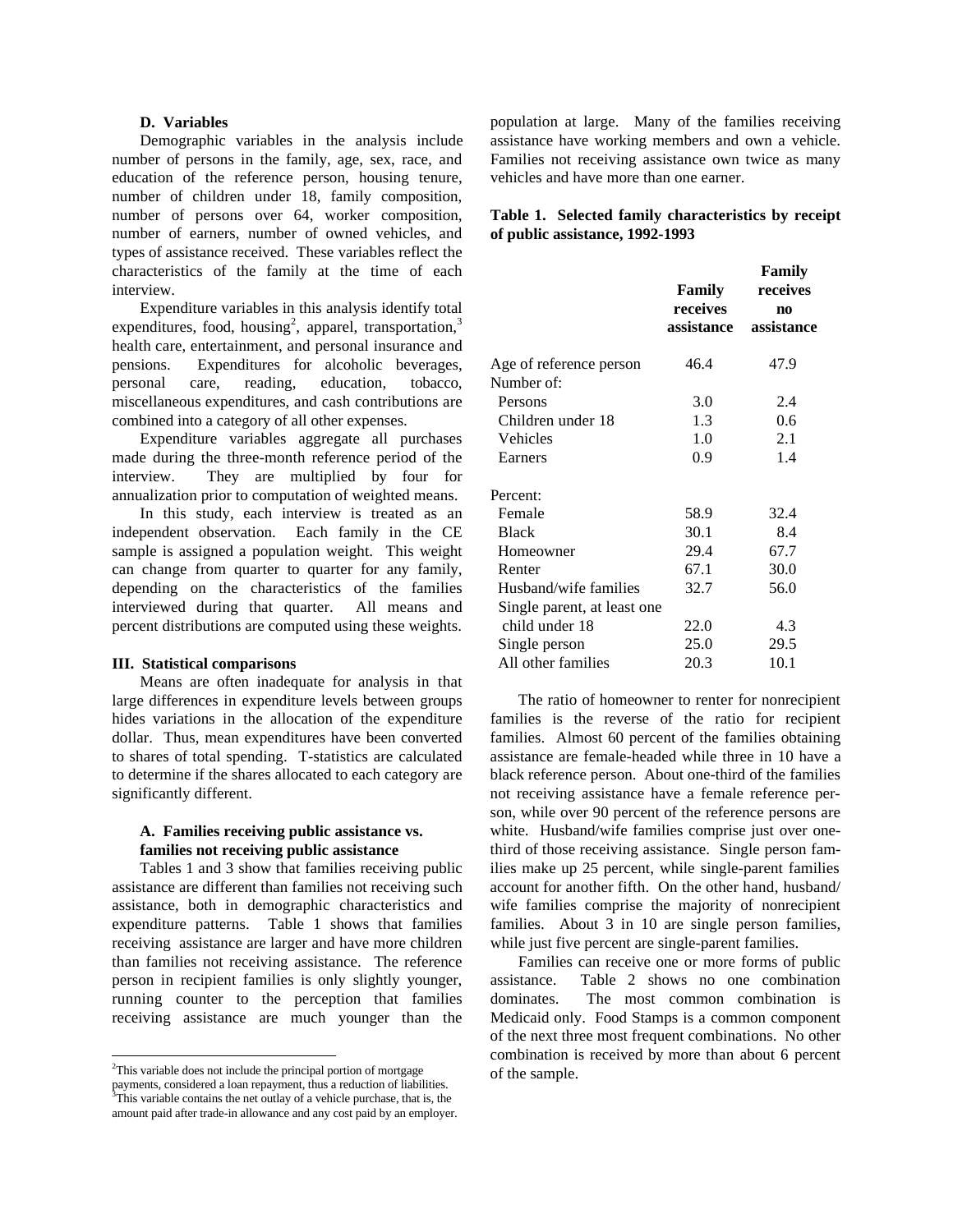**Table 2. Percent distribution of types of assistance received, 1992-1993**

| Medicaid only                      | 14.6% |
|------------------------------------|-------|
| Welfare, Food Stamps, and Medicaid | 11.0  |
| Food Stamps and Medicaid           | 9.1   |
| Food Stamps only                   | 9.0   |
| SSI and Medicaid                   | 6.1   |
| All other combinations             | 41.6  |

Table 3 reveals that families receiving public assistance spent \$15,304 on average during 1992-93, just over one half of the \$29,800 average for nonrecipient families.

### **Table 3. Shares of average annual expenditures by receipt of public assistance, 1992-1993**

|                        | Family<br>receives<br>assistance | Family<br>receives<br>n <sub>0</sub><br>assistance |
|------------------------|----------------------------------|----------------------------------------------------|
| Total expenditures     | \$15,304                         | \$29,800                                           |
| Food**                 | 22.4                             | 15.3                                               |
| Housing**              | 37.1                             | 31.6                                               |
| Apparel                | 5.0                              | 4.9                                                |
| Transportation**       | 15.3                             | 19.3                                               |
| Health care**          | 4.3                              | 5.8                                                |
| Entertainment**        | 4.1                              | 5.4                                                |
| Personal insurance and |                                  |                                                    |
| pensions**             | 5.5                              | 10.6                                               |
| All other expenses**   | 6.4                              | 7.2                                                |

\*\*Share difference is significant at 99-percent level.

About three-fifths of total spending for recipient families is allocated to food and housing. Transportation takes up the next largest share at about 15 percent of total spending. The shares of total spending apportioned to entertainment, apparel, health care, and personal insurance and pensions hover between four and five percent. All other expenses combine to make up the remainder, just over 6 percent.

Housing and transportation account for over 50 percent of total spending among families not receiving assistance. Food is relegated to third place at 15 percent. Over 10 percent is directed to personal insurance and pensions. Expenditure shares for health care, entertainment, and apparel hover between five and six percent, while all other expenses account for the final seven percent.

With the exception of apparel, the share apportioned to each category by families receiving assistance is significantly different from the share apportioned by nonrecipient families.

# **B. Recipient families with working members vs. recipient families with no working members**

In Tables 4 and 6, expenditure patterns and demographic characteristics of families in which there are no working members are compared with families with one or more working members. To be considered "working", a family member must be over 15 years of age and have been employed full-time or part-time for at least 27 weeks over the previous 12 months.

Each subgroup is limited to families with a reference person under age 65. Families headed by reference persons 65 and over are found primarily in the nonworking subgroup and unduly affect the distribution of expenditures of that subgroup, particularly for health care and housing.

Referring to Table 4, the average age of the reference person of the subgroups is almost identical. Families in the working subgroup are larger than families in the nonworking group, yet the number of children is about the same in both subgroups.

**Table 4. Selected family characteristics for families with reference person under 65 receiving public assistance by presence of working members, 1992- 1993**

|                             | No.<br>working<br>members | One or<br>more<br>working<br>members |
|-----------------------------|---------------------------|--------------------------------------|
| Age of reference person     | 38.9                      | 38.3                                 |
| Number of:                  |                           |                                      |
| Persons                     | 2.9                       | 3.8                                  |
| Children under 18           | 1.5                       | 1.6                                  |
| Vehicles                    | 0.5                       | 1.6                                  |
| Earners                     | 0.3                       | 1.7                                  |
| Percent:                    |                           |                                      |
| Female                      | 69.0                      | 47.2                                 |
| <b>Black</b>                | 39.7                      | 23.7                                 |
| Homeowner                   | 15.1                      | 35.2                                 |
| Renter                      | 80.1                      | 61.7                                 |
| Husband/wife families       | 19.4                      | 50.7                                 |
| Single parent, at least one |                           |                                      |
| child under 18              | 41.6                      | 15.7                                 |
| Single person               | 24.6                      | 7.5                                  |
| All other families          | 14.5                      | 26.0                                 |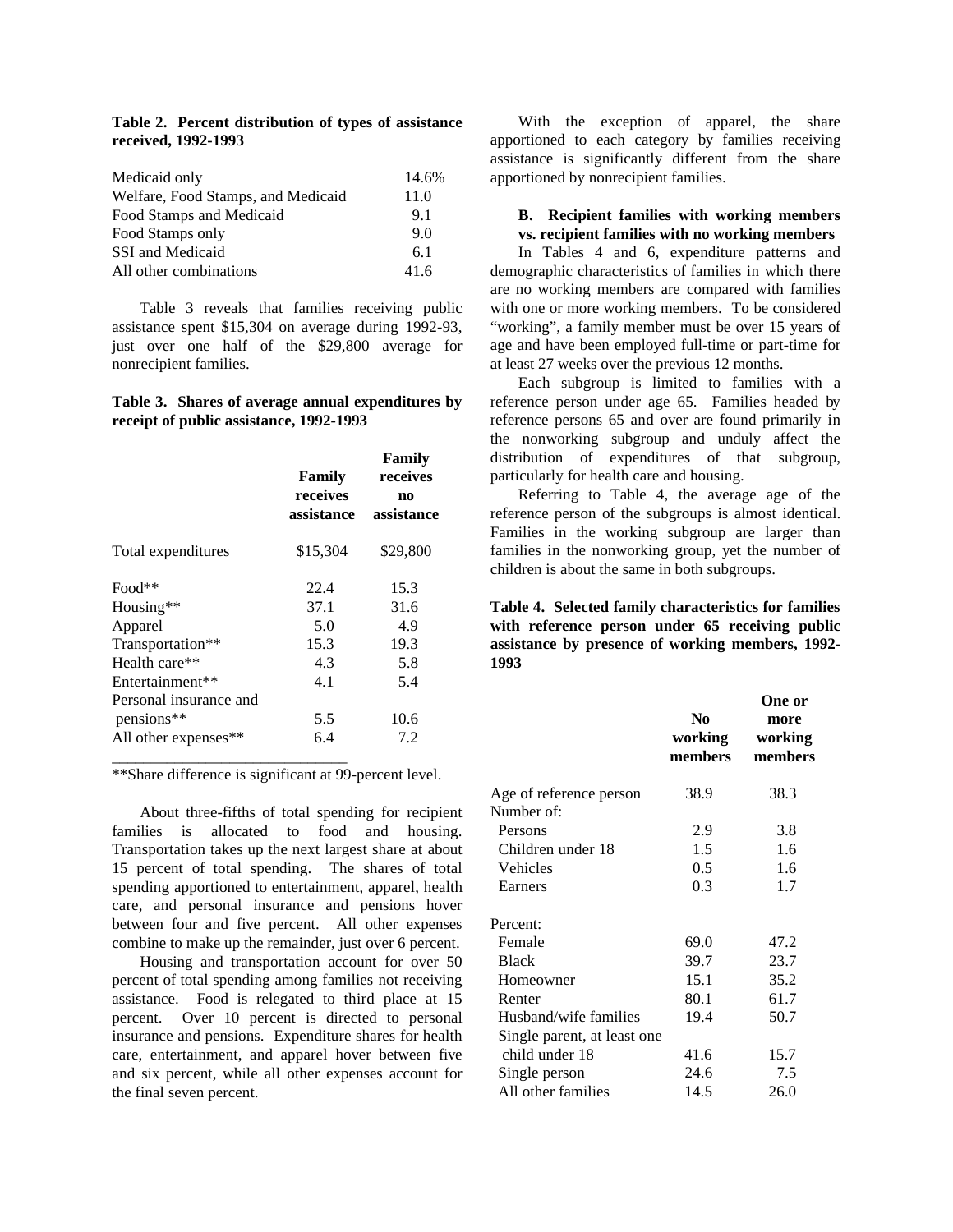By design of the subgroups, the average number of earners is different between the subgroups. It is noteworthy that so many of the families in the working subgroup have more than one earner.<sup>4</sup>

A female reference person is found in almost 70 percent of the families in the nonworking subgroup, compared to less than half in the working subgroup. About 2 in 5 nonworking families have a black reference person, dropping to about 1 in 4 among working families. Renters predominate among nonworking families. While renting is also the most common option among working families, over onethird are homeowners.

The prevalence of female-headed families is reflected in the distribution of family types in the nonworking subgroup. Two in five families are made up of a single parent with at least one child under 18. An additional 25 percent are single-person families. Less than 20 percent contain a husband and wife. By contrast, over one-half of the working subgroup families are husband/wife. Single parent families make up 1 in 6 families.

**Table 5. Percent distribution of types of assistance received by families with reference person under 65 by presence of working members, 1992-1993**

|                                                         | N <sub>0</sub><br>working<br>members | One or<br>more<br>working<br>members |
|---------------------------------------------------------|--------------------------------------|--------------------------------------|
| Welfare, Food Stamps,                                   |                                      |                                      |
| & Medicaid                                              | 18.8%                                | 9.3%                                 |
| Medicaid only                                           | 4.6                                  | 21.2                                 |
| Food Stamps & Medicaid                                  | 8.3                                  | 11.2                                 |
| Food Stamps only                                        | 7.0                                  | 11.0                                 |
| Welfare, other gov't housing<br>support, Food Stamps, & |                                      |                                      |
| Medicaid                                                | 7.5                                  | 2.0                                  |
| SSI only                                                | 2.5                                  | 7.5                                  |
| SSI, Food Stamps, &                                     |                                      |                                      |
| Medicaid                                                | 6.3                                  | 1.8                                  |
| All other combinations                                  | 45.0                                 | 36.0                                 |

Differences also appear in Table 5 among the most frequent combinations of public assistance each subgroup collects. In the nonworking subgroup, the combination of welfare, Food Stamps, and Medicaid

-

tops the list. That combination ranks fourth in the working subgroup. Medicaid only is received by the largest portion of the working subgroup, reported by over four times as many families as in the nonworking subgroup. Food Stamps and Medicaid and welfare, other government housing support, Food Stamps and Medicaid round out the top three among the nonworking subgroup. Food Stamps and Medicaid is also the second most frequent combination for working families, while welfare, other government housing support, Food Stamps and Medicaid is seldom reported. In this subgroup, Food Stamps only holds third place, while it ranks fourth for nonworking families.

The impact of additional earners can be seen in the disparity in total expenditures between the subgroups displayed in Table 6. Working families report total expenditures over double that of nonworking families. The allocation of the expenditure dollar varies markedly for each subgroup as illustrated by the preponderance of statistically significant share differences.

**Table 6. Shares of average annual expenditures for families with reference person under 65 receiving public assistance by presence of working members, 1992-1993**

|                        | N <sub>0</sub><br>working<br>members | One or<br>more<br>working<br>members |
|------------------------|--------------------------------------|--------------------------------------|
| Total expenditures     | \$10,771                             | \$21,664                             |
| Food**                 | 28.5                                 | 19.4                                 |
| Housing**              | 43.2                                 | 33.9                                 |
| Apparel                | 5.6                                  | 5.1                                  |
| Transportation**       | 9.5                                  | 19.1                                 |
| Health care**          | 2.1                                  | 3.4                                  |
| Entertainment**        | 3.7                                  | 4.6                                  |
| Personal insurance and |                                      |                                      |
| pensions**             | 1.3                                  | 7.9                                  |
| All other expenses     | 6.1                                  | 6.5                                  |

\*\*Share difference is significant at 99-percent level.

The nonworking subgroup apportions over 70 percent to food and housing versus 53 percent by its working counterpart. The working subgroup, on the other hand, allocates more to transportation and personal insurance and pensions. Transportation makes up twice the share of total spending of the working subgroup compared to the nonworking subgroup. Vehicle purchases drive the disparity in

<sup>&</sup>lt;sup>4</sup>An earners in the CE data base is not the same as the "working" member defined here. An "earner" is over 14 years old and has worked any number of weeks, for pay, over the previous 12 months.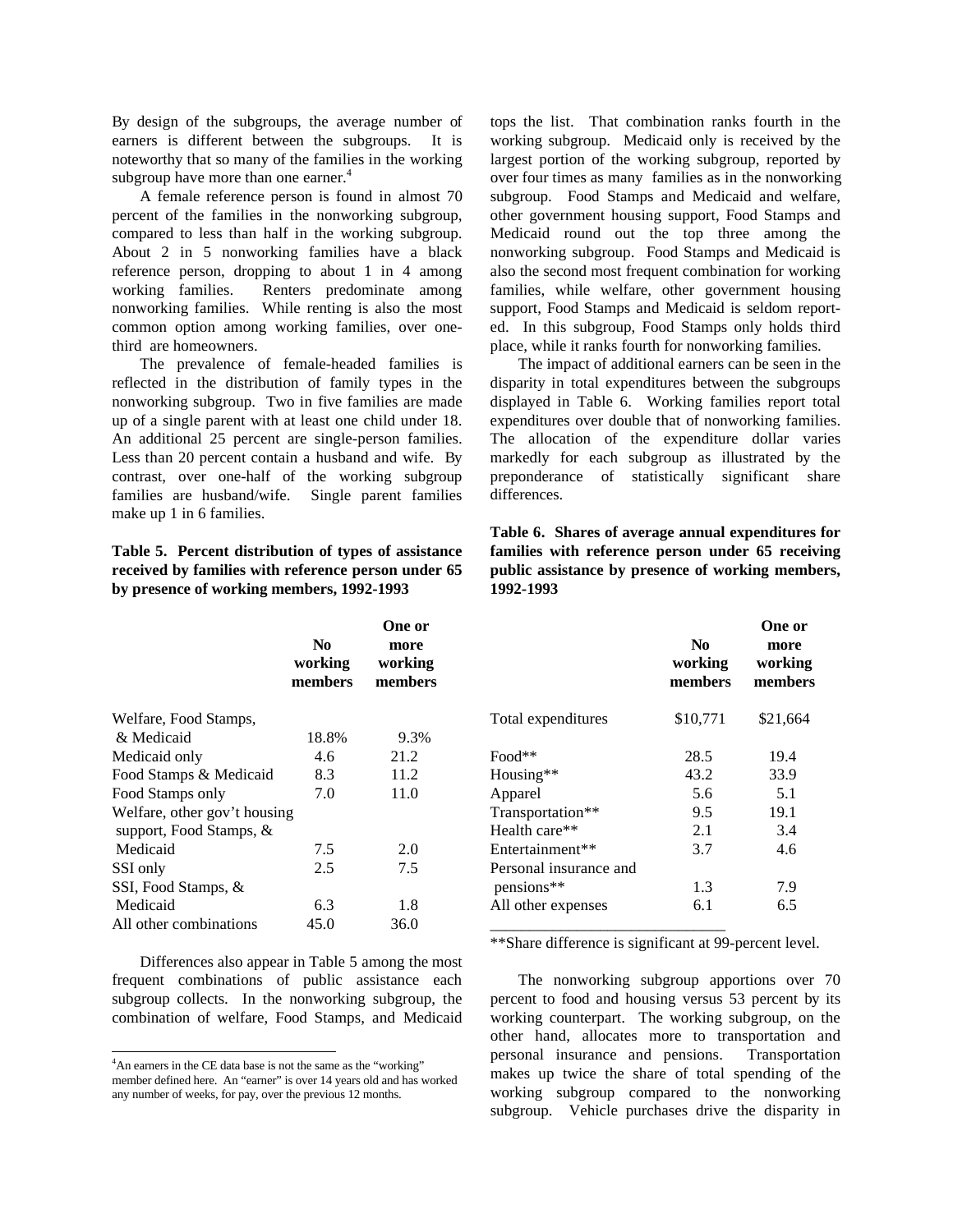share between the subgroups. Personal insurance and pensions command but one percent of the expenditures of the nonworking subgroup, but rank fourth at almost eight percent for the working subgroup. The difference in share can be explained almost entirely by payroll deductions for Social Security and pension contributions - outlays contingent on being employed.

While expenditure shares for apparel, health care, entertainment, and all other expenses appear very similar, share differences for health care and entertainment prove to be statistically significant.

# **C. Regression analysis of transportation expenditures**

Regression analysis is employed to ascertain the relationship of selected demographic variables with expenditures for transportation. OLS is the technique chosen for the regression equation. Statistical tests are run on expenditure variables for transportation and total expenditures to determine if data transformation is appropriate. Regressions results for food, housing, and apparel appear in the full paper.

## **1. Dependent variables**

It was decided to limit regression analysis to food, housing, transportation, and apparel, as they represent a significant part of total expenditures. The dependent variables represent the log of annualized quarterly expenditures for each item category.

# **2. Independent variables**

Most of the independent variables selected apply to all four regression equations. An income variable is a natural choice for inclusion where a consumption expenditure is the dependent variable. Income variables on the CE data base suffer shortcomings, in that no imputation is done for invalid nonresponse. A total expenditures variable can be used as a proxy for income. It is reported for all families and represents "permanent income".

Potential exists for simultaneous equations bias in this model as transportation makes up a sizable portion of total expenditures. However, this may not be a concern as OLS is being used for the regression.

Independent variables capturing demographic characteristics are developed for the regression analysis. These variables are posited as dummy variables and follow the customary structure of being coded '1' if the condition is true and '0' if it is not.

To account for the effects of marriage, a dummy variable based on family composition assigns a code of '1' to any husband-wife family. All other families are coded '0'. The number of children under 18 is likely to have an impact on expenditures and is included as a

continuous, right-side variable in the equations. The number of owned vehicles certainly affects transportation expenditures and is described by a continuous variable in the regression.

Four variables assess the impact of working members. A continuous variable contains the number of earners in the family. A dummy variable denotes the presence of working members in the family. A code of '1' indicates no working members in the family. An interaction variable combining this dummy variable with the total expenditures variable carries a value of total expenditures for families with no working members and 0 for families with working members. The parameter estimates for this variable and the total expenditures variable measure differences in the marginal propensity to consume transportation of the working family and nonworking family subgroups. A dummy variable for age of reference person is added in case the effects of having nonworking members is really an age effect, in that nonworking members are often the retired elderly. A code of '1' for this variable signifies the reference person is over 64.

Six dummy variables assess the effects of each type of assistance families can obtain. What the dummy variables signify subtly differ due to the way the data is collected and stored. For welfare, Food Stamps, and SSI, a code of '1' indicates the family reported a dollar amount. For Medicaid, a code of '1' means someone in the family was enrolled in Medicaid. Residence in a structure owned by a local housing authority or other public agency satisfies the "true" condition for public housing. A code of '1' for other government housing support signifies the family does not reside in public housing, but receives a government housing subsidy.

Since education may affect expenditures, a dummy variable representing education level of the reference person is crafted. Families whose reference person is not a high school graduate are coded '1'.

### **3. Data transformation**

Before estimating the regression, statistical testing is done to determine whether variables for transportation and total expenditures are amenable to conversion to natural log form. With this transformation, the parameters associated with the total expenditure variable and the interaction variable can be interpreted as the income elasticity of the working and nonworking subgroups for transportation.

A Box-Cox transformation of the form,  $(y^{\lambda} - 1) / \lambda$ , is estimated and suggested values for  $\lambda$  range from -0.125 to 0.1875. As these values are all very close to 0, it is deemed appropriate to transform expenditures from y to  $log(y)$  in the regression.